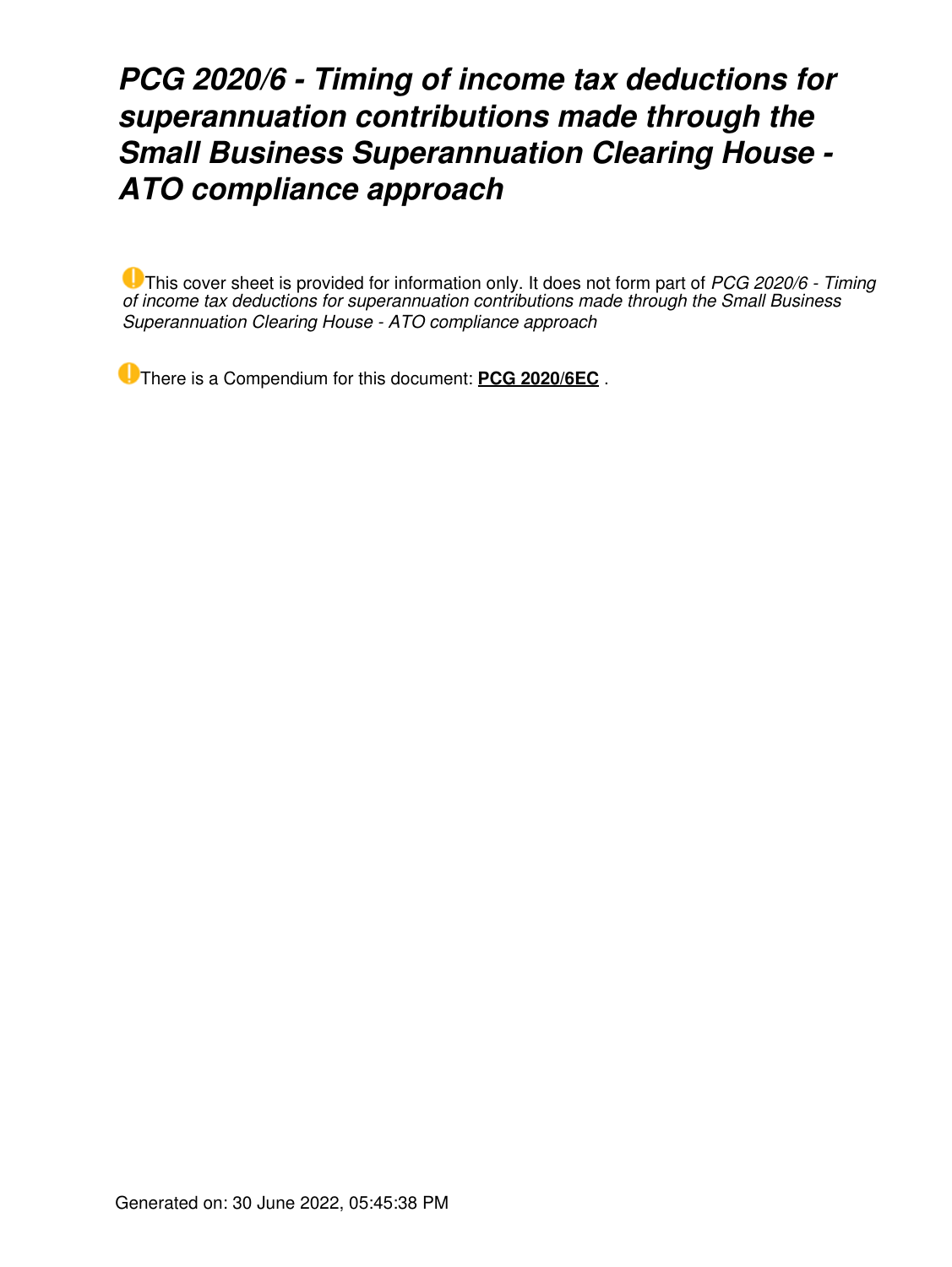

**Australian Government Australian Taxation Office** 

## Timing of income tax deductions for superannuation contributions made through the Small Business Superannuation Clearing House – ATO compliance approach

#### $\bullet$ **Relying on this Guideline**

*This Practical Compliance Guideline sets out a practical administration approach to assist taxpayers in complying with relevant tax laws. Provided you follow this Guideline in good faith, the Commissioner will administer the law in accordance with this approach.*

| <b>Table of Contents</b>      | Paragraph |
|-------------------------------|-----------|
| What this Guideline is about  | 1         |
| Background                    | 2         |
| Date of effect                | 7         |
| Who this Guideline applies to | 8         |
| Our compliance approach       | 10        |

#### **What this Guideline is about**

1. This Guideline describes circumstances in which the Commissioner will not apply compliance resources to determine which income year an employer is entitled to claim income tax deductions for super contributions made through the Small Business Superannuation Clearing House (SBSCH) to a super fund or retirement savings account (RSA).

#### **Background**

2. Section 290-60 of the *Income Tax Assessment Act 1997* (ITAA 1997) allows an employer to claim income tax deductions for contributions made to a super fund or RSA, on behalf of employees, where certain conditions are met. The income tax deduction is only available in the income year the contribution is made.<sup>1</sup>

<sup>1</sup> Subsection 290-60(3) of the ITAA 1997.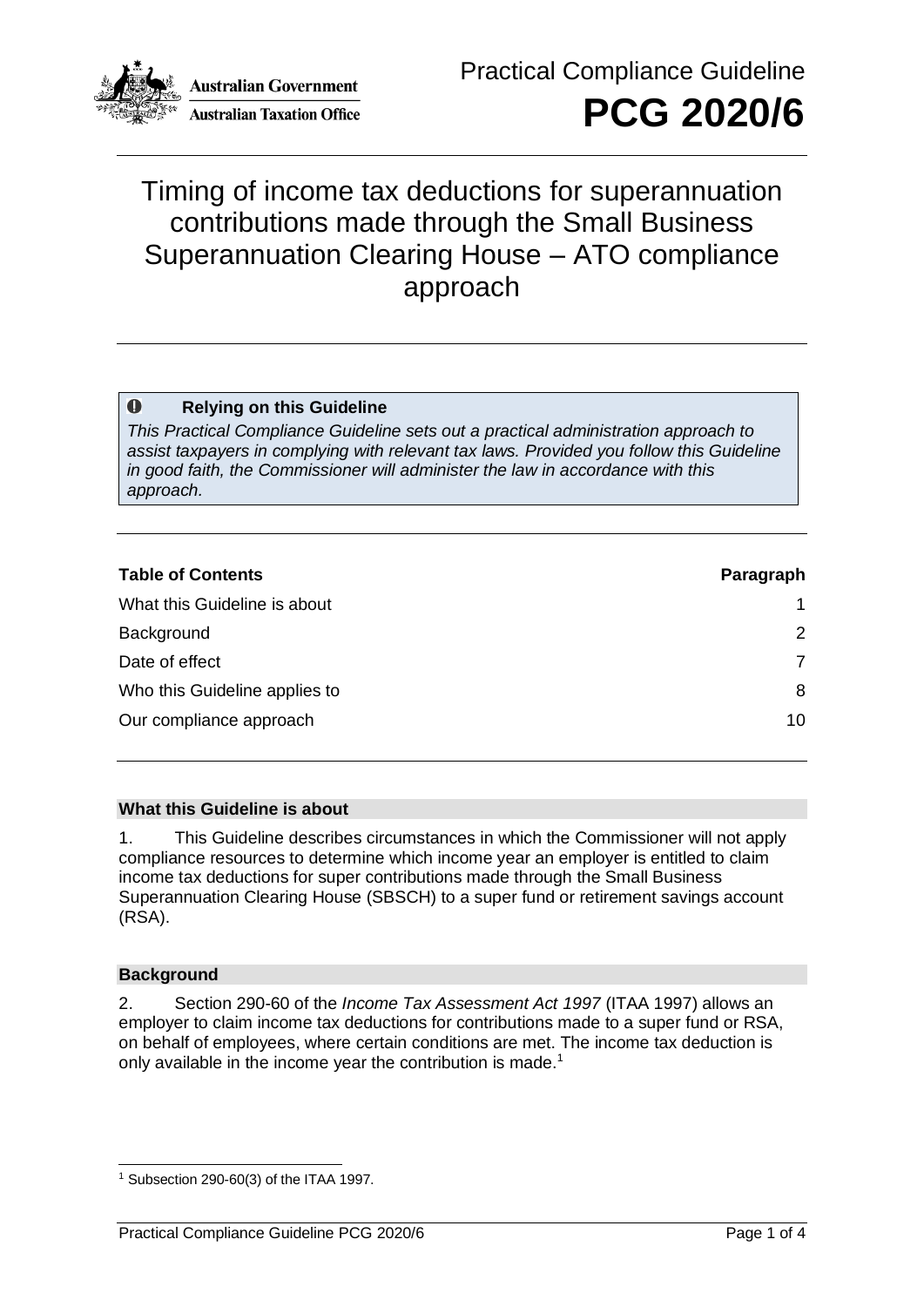3. Super contributions are made to a super provider or RSA when the payments are received by the trustee of a complying super fund or an RSA.<sup>2</sup>

4. Section 23B of the *Superannuation Guarantee (Administration) Act 1992* (SGAA) specifies that employer payments made to an approved clearing house are taken to be contributions made on the day they are accepted<sup>3</sup> by the approved clearing house. This is only for the purpose of determining whether an employer is liable for the super guarantee charge<sup>4</sup> and does not extend to determining when an employer is entitled to claim a tax deduction.

5. The SBSCH is the only approved clearing house and is administered by the ATO.<sup>5</sup> The SBSCH is a free service that small businesses with 19 or fewer employees, or an annual aggregated turnover of less than \$10 million, may use to make super contributions. The service aims to reduce compliance costs for small business employers by simplifying and streamlining the process of making employee super contributions. It allows employers to make a single lump payment of their contributions to the SBSCH each quarter. That lump sum payment is broken into individual payments to be contributed to each employee's respective super fund or RSA.

There may be a period of time between an employer's payment to the SBSCH and the trustee of a complying super fund receiving the contribution. The SBSCH may be unavailable over a weekend close to the end of the financial year for scheduled system maintenance.<sup>6</sup> Payments made towards the end of an income year may not be received by the trustee of a complying super fund or an RSA in the same income year. This may impact on when an employer is entitled to an income tax deduction for the super contributions.

### **Date of effect**

7. This Guideline applies both before and after its date of issue.

#### **Who this Guideline applies to**

- 8. This Guideline applies to you if:
	- you, as an employer, or your nominated representative on your behalf, made payments to the SBSCH on behalf of your employee before close of business on the last business day of the income year in which you deduct the contribution
	- at the time of making the payments, you provided all relevant information to enable the SBSCH to process the payment to the employees' super fund accounts or RSA<sup>7</sup>

<sup>2</sup> *Liwszyc v Federal Commissioner of Taxation* [2014] FCA 112. For guidance on when a super contribution is made, see paragraphs 182 to 210 of Taxation Ruling TR 2010/1 *Income tax: superannuation contributions*.

<sup>&</sup>lt;sup>3</sup> See clauses 10, 11 and 12 of th[e Clearing house terms and conditions](https://www.ato.gov.au/Business/Super-for-employers/In-detail/Small-Business-Superannuation-Clearing-House/Clearing-house-terms-and-conditions-of-use-and-access-(employers)/) for when payments are accepted by the SBSCH.

<sup>4</sup> Contributions made to a clearing house, other than an approved clearing house are taken to be made when they are received by the super fund or RSA – Superannuation Guarantee Determination SGD 2005/2 *Superannuation guarantee: is a contribution to a complying superannuation fund or a retirement savings account for the benefit of an employee made when the employer makes the contribution to a clearing house (other than an approved clearing house)?*

<sup>5</sup> Section 79A of the SGAA and section 24 of the *Superannuation Guarantee (Administration) Regulations 2018*.

<sup>&</sup>lt;sup>6</sup> System maintenance information is available at **System maintenance**.

<sup>&</sup>lt;sup>7</sup> See clauses 7 and 8 of th[e Clearing house terms and conditions.](https://www.ato.gov.au/Business/Super-for-employers/In-detail/Small-Business-Superannuation-Clearing-House/Clearing-house-terms-and-conditions-of-use-and-access-(employers)/)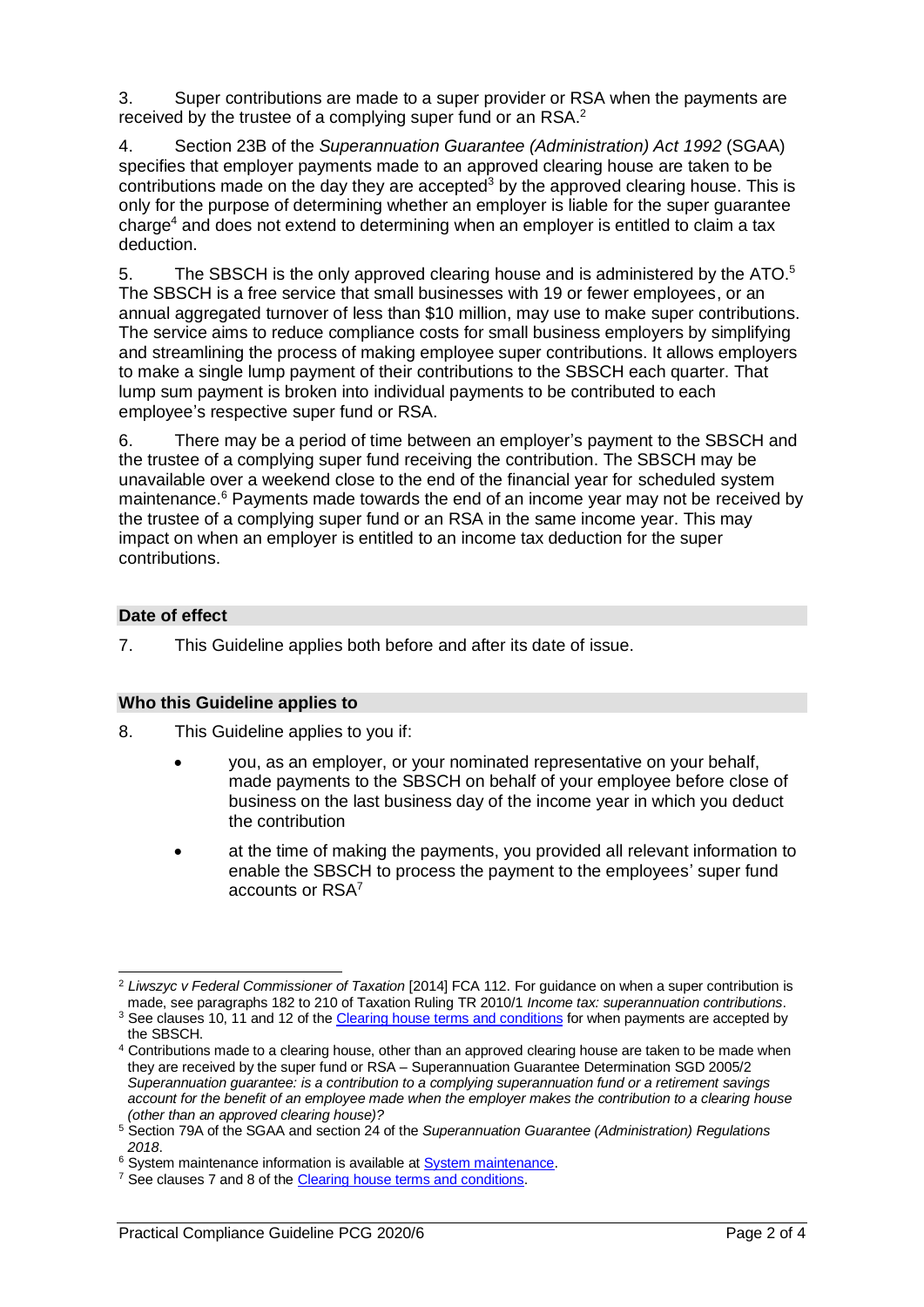- the payment has not been dishonoured by the super fund or  $RSA<sup>8</sup>$  or returned to you by the SBSCH<sup>9</sup>
- you would otherwise be entitled to the income tax deduction.<sup>10</sup>

9. This approach will not apply where you deduct a contribution in an income year where the payment is made through a clearing house other than the SBSCH (a commercial clearing house). Typically, the contract between an employer and the commercial clearing house will set out the terms and conditions of the agreement between them, including the service standards for processing payments. Some commercial clearing houses will indemnify employers for any loss incurred where the clearing house was in breach of their service standard. Employers should check the service standards with their clearing house.

#### **Our compliance approach**

10. We will not apply compliance resources to consider whether the contribution you made was received by the trustee of the super fund or RSA in the same income year in which you made the payment to the SBSCH, provided you made the payment to the SBSCH before close of business on the last business day on or before 30 June.

11. As a consequence of this compliance approach, where the conditions in paragraph 8 of this Guideline are satisfied, you do not need to check with your employees' super funds to determine in which income year the contributions were received from the SBSCH prior to claiming an income tax deduction in the income year the payment was made to the SBSCH.

12. You will need to check that you meet the requirements in paragraph 8 of this Guideline for each year you wish to rely on this Guideline.

13. While system availability mentioned in paragraph 6 of this Guideline may impact on the timing of the receipt of the payments by the trustee of a complying super fund or an RSA from the SBSCH, our compliance approach outlined in paragraph 10 of this Guideline is not limited to circumstances where this has occurred.

**Commissioner of Taxation** 3 June 2020

<sup>&</sup>lt;sup>8</sup> A super fund may dishonour the payment where the information you provided the SBSCH was incorrect

insofar as it could not receive and allocate the payment to the employee's super fund account.

<sup>9</sup> The SBSCH may return a payment where you have not provided payment instructions or provided incorrect payment instructions. See, for example, clauses 10, 11 and 12 of th[e Clearing house terms and conditions.](https://www.ato.gov.au/Business/Super-for-employers/In-detail/Small-Business-Superannuation-Clearing-House/Clearing-house-terms-and-conditions-of-use-and-access-(employers)/)

<sup>&</sup>lt;sup>10</sup> That is, you meet all other requirements for deducting the contribution under Subdivision 290-B of the ITAA 1997. Note section 290-95 of the ITAA 1997 provides that no deduction is allowed if you elect to apply this amount as a late payment offset under section 23A of the SGAA.